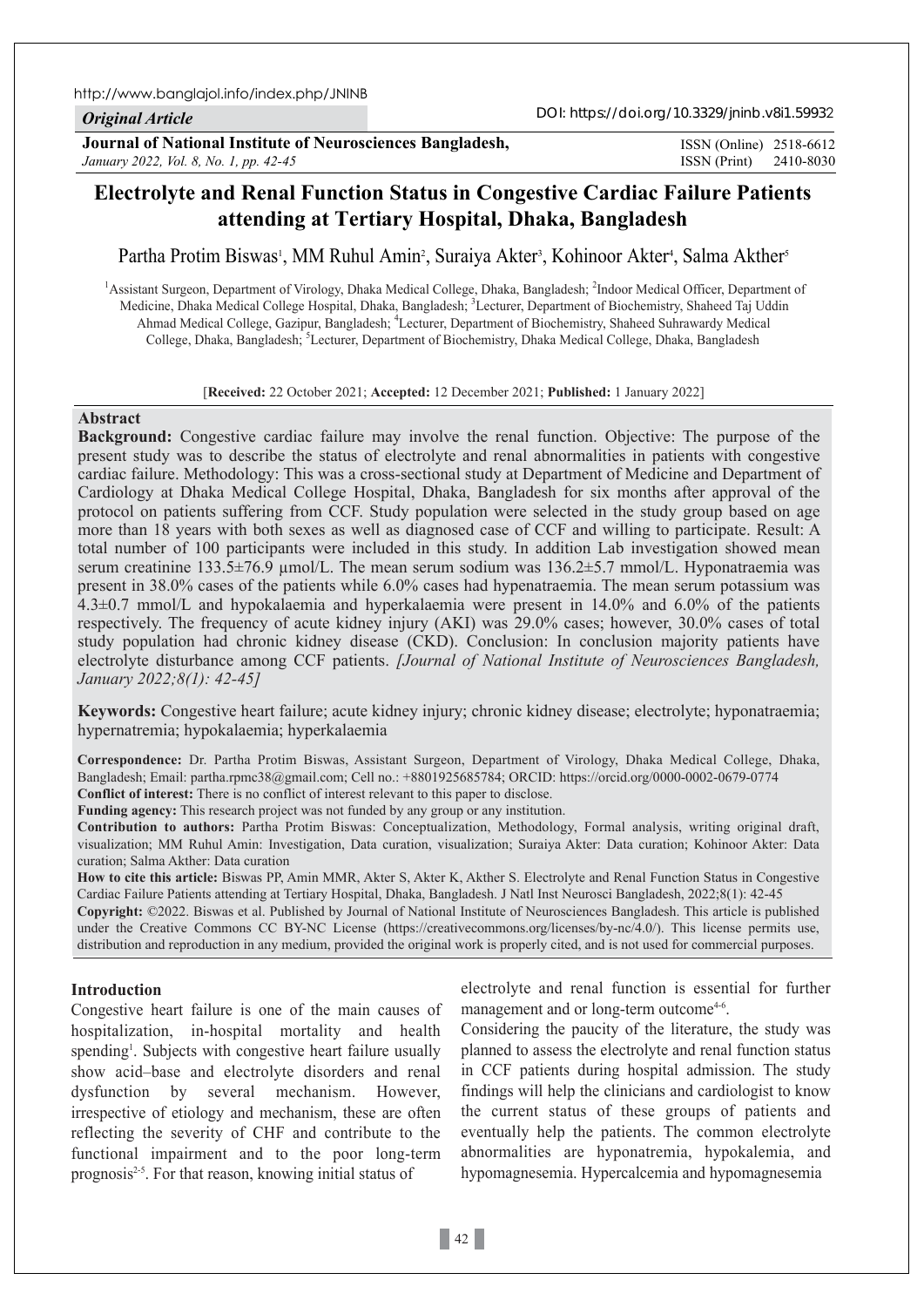*Electrolyte and Renal Function Status in Congestive Cardiac Failure Patients Biswas et al*

also are observed in patients with diabetes, hypertension, and obesity<sup>7</sup>. Patients with cardiac insufficiency are often administered diuretic therapy that may further exacerbate ion imbalance. The acid–base disturbances generally observed are metabolic alkalosis pure or combined with respiratory alkalosis<sup>8</sup>.

Several mechanisms interact to produce these alterations. The decrease in cardiac output leads directly to a reduction in renal blood flow, with impairment of renal excretion of water and electrolytes, and it causes the activation of several neurohormonal responses that affect both cardiovascular homeostasis and electrolyte balance. The therapy of CHF subjects includes the discovery and management of these electrolyte abnormalities that have a role in the development of ventricular arrhythmias. The highest risk groups for rapid progression of renal dysfunction were the individuals with an eGFR more than 90 ml/min at baseline<sup>9</sup>.

Thus, it appears that preserved renal function does not protect an individual with systolic dysfunction from developing worsening renal function and those that have renal dysfunction have a poorer prognosis than those with stable, preserved renal function. Weiner, et al concluded after evaluating the associations between baseline and change in renal function and cardiovascular events that the presence of abnormal renal function, even with some degree of variability where there is biochemical improvement is associated with increased cardiovascular morbidity<sup>10</sup>.

Until date, there are few studies on initial status of electrolytes and renal function in CCF patients on admission in Bangladesh. Therefore, this study was designed to look for electrolyte and renal status in CCF patients.

#### **Methodology**

This was a cross-sectional study in the Department of Medicine and Department of Cardiology at Dhaka Medical College Hospital, Dhaka, Bangladesh for six months after approval of the protocol on patients suffering from congestive cardiac failure. Study population was selected in the study group whose age more than 18 years of both sexes and diagnosed case of CCF. Study population was excluded who were severely ill, known case of CKD and not willing to participate. After selecting the patients, informed written consent was taken from the subjects following describing the purpose, methods, benefits and hazards of study. All patients were subjected to detailed history, clinical examination and relevant investigation. Face to face interview was conducted by using a

semi-structured questionnaire containing socio-demographic parameters and clinical presentations. Diagnosis, clinical sign and investigation profile were collected from patient registry file. After collection of all the required data, these were checked, verified for consistency and tabulated using the SPSS version 23.0 software. Statistical significance was set as 95.0% confidence level at 5.0% acceptable error level. Data were presented as the proportion of valid cases for discrete variables and as means with standard deviations and/or medians for continuous variables. Differences in baseline characteristics were compared using both the unpaired t test and the Pearson chi square test. Results were presented with a 95.0% confidence interval (95% CI). A p value of less than 0.05 was considered significant.

## **Results**

A total number of 100 cases were recruited for this study. Lab investigation showed mean serum creatinine 133.5±76.9 µmol/L, mean serum Na+ 136.2±5.7 mmol/L and mean serum  $K^+$  was  $4.3\pm0.7$  mmol/L (Table 1).

Table 1: Important Clinical Examinations and Lab Investigations of CCF Patients (n= 100)

| <b>Serum Electrolytes</b> | $Mean \pm Standard$ deviation |
|---------------------------|-------------------------------|
| Serum Creatinine          | $133.5 \pm 76.9 \mu$ mol/L    |
| Serum Na+                 | $136.2 \pm 5.7$ mmol/L        |
| Serum $K+$                | $4.3 \pm 0.7$ mmol/L          |

In this study hyponatraemia was present in 38.0% patients while 6.0% patients had hypenatraemia and the rest of 56.0% patients had normal sodium level (Figure I).



Figure I: Distribution of CCF patients according to serum Na+ Level (n=100)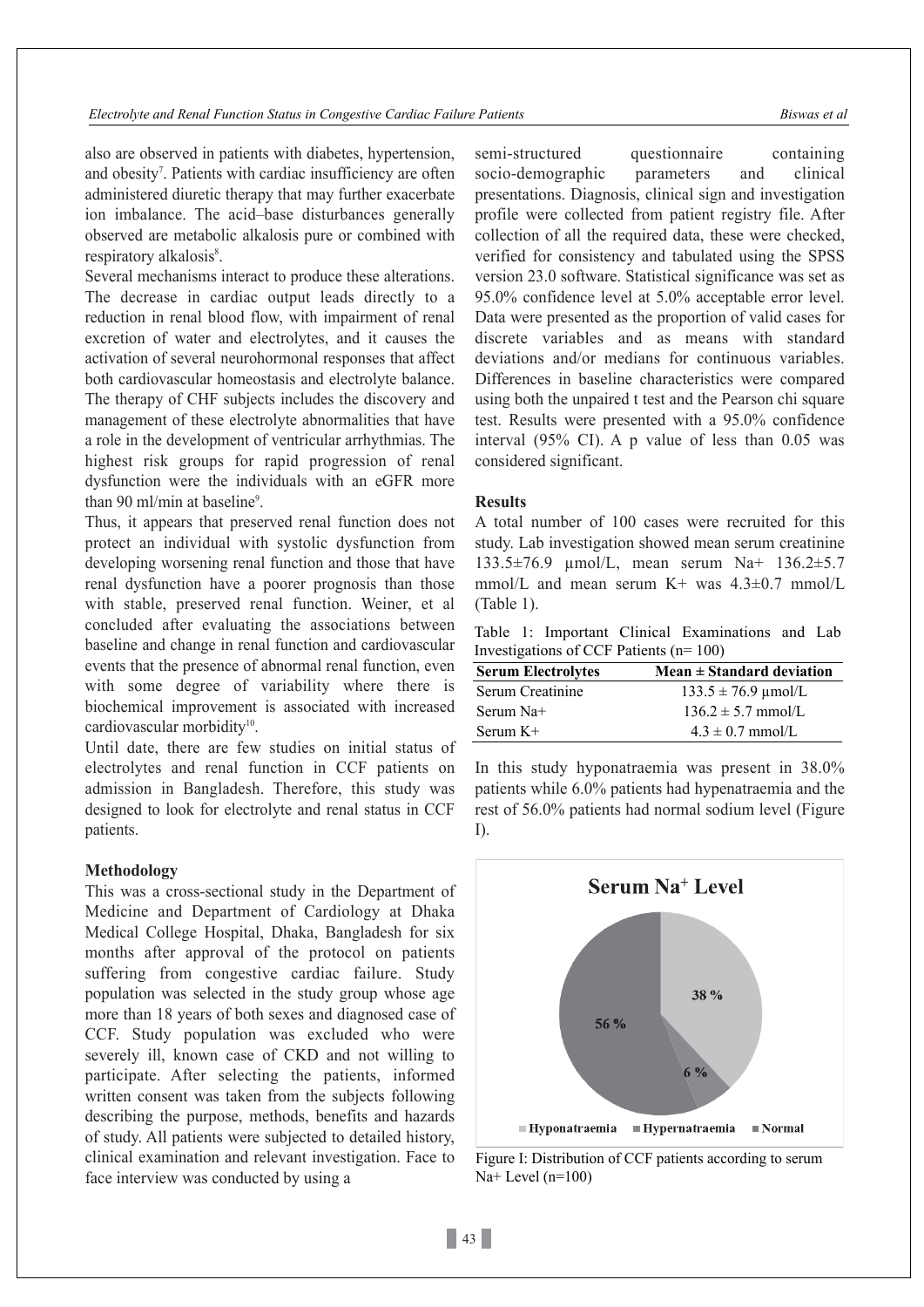Hypokalaemia and hyperkalaemia were present in 14.0% cases and 6.0% cases of the patients respectively. Rest 80.0% cases had normal serum potassium value (Figure II).



Figure II: Showing CCF Patients according to Serum K+ Level  $(n=100)$ 

Frequency of acute kidney injury (AKI) among CCF patients was in 29.0% cases (Figure III).





In this study 30.0% cases of total study population had chronic kidney disease (CKD) and 70.0% cases had not (Figure IV).





# **Discussion**

Cardiovascular diseases are one of the main causes of morbidity and mortality in this country now. Congestive cardiac failure (CCF) is a significant and growing health problem as the population ages<sup>11</sup>. Despite the significant advances in therapies and prevention, mortality and morbidity are still high and quality of life poor 12. It is found that mean serum creatinine 133.5±76.9 µmol/L, mean serum Na+ 136.2 $\pm$ 5.7 mmol/L and mean serum K+ was 4.3 $\pm$ 0.7  $mmol/L$ . Other studies<sup>11-13</sup> also showed similar results as mean serum creatinine 155.18±276.7 µmol/L, mean serum Na+ 137.21±6.6 mmol/L and mean serum K+ was 4.38±0.66 mmol/L. In this study hyponatraemia was present in 38.0% of the patients while 6.0% cases had hypenatraemia and rest 56.0% patients had normal sodium level. Barasa et al 13 found hyponatraemia was present in 35.6% of the patients while 7.4% had hypernatraemia. Hyponatraemia is particularly common in CCF and OPTIMIZE-HF registry recorded that 25.3% of 47,647 heart failure patients had hyponatraemia on admission which also supports this present study. Hyponatraemia generally identifies CHF patients in more advanced stages of the syndrome and, thus, a more activated neuro-hormonal system $14$ .

Hypokalaemia in relation to hyponatraemia was less common affecting 14.0% patients followed by hyperkalaemia in 6.0% patients. Barasa et al 15 showed hypokalaemia and hyperkalaemia were present in 7.4% and 2.9% patients of their study. Hypokalemia has been associated with a poor prognosis in patients with CHF. Thus, it is likely that hypokalemia is as much a marker of other pathophysiologic factors or of the severity of CHF itself as it is an isolated predictor of adverse  $events<sup>14</sup>$ .

Frequency of acute kidney injury (AKI) in congestive cardiac failure showed 29.0% patients of CCF patients developed AKI where 71.0% not. Depending on the population, 27.0% to 40% of patients hospitalized for ADHF develop acute kidney injury16. This figure is lower than that found by Ghonemy et al<sup>16</sup> who got 47.0% patients with CHF had developed AKI.

Regarding CKD in this study population, 37.0% cases of total patients had chronic kidney disease (CKD) and 63% cases had not. Ezekowitz et al 14 also showed 37.0% cases and 39.0% patients with CCF developed chronic kidney disease respectively which is almost similar to our study.

# **Conclusion**

In conclusion almost one third of the patients had been